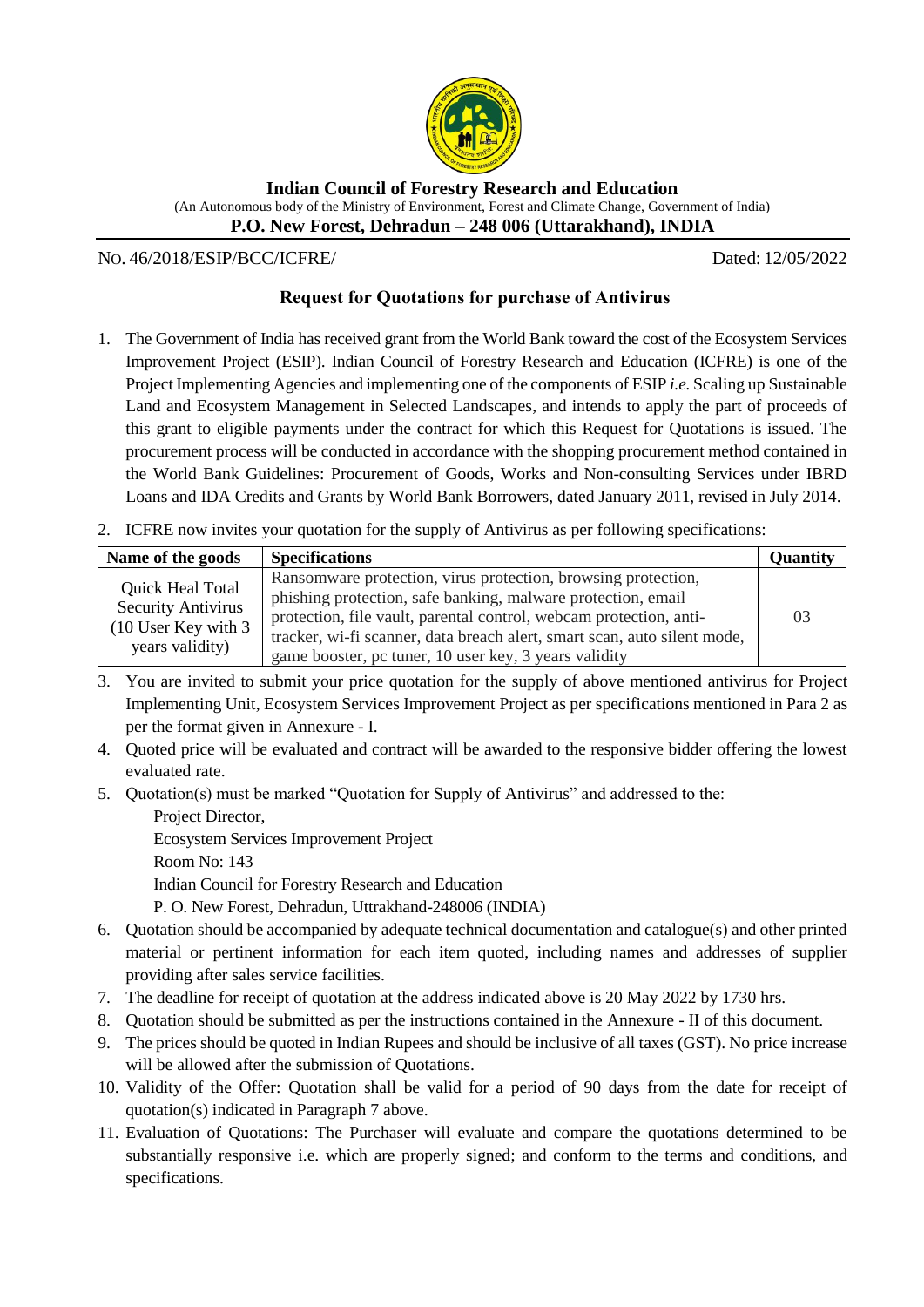- 12. Award of contract: The Purchaser will award the contract to the Firm(s) whose quotation has been determined to be substantially responsive and who has offered the lowest evaluated quotation price.
- 13. Notwithstanding the above, the Purchaser reserves the right to accept or reject any quotations and to cancel the procurement process and reject all quotations at any time prior to the award of contract.
- 14. The Firm(s) whose quotation is accepted will be notified for the award of contract by the Purchaser prior to expiration of the quotation validity period. The terms of the accepted offer shall be incorporated in the purchase order.
- 15. Payment shall be made after successful delivery and installation of the goods.
- 16. Any representation/complaints pertaining to this RFQ shall be addressed to the Grievance Redressal Committee, ESIP-PIU, ICFRE, at projectdirectoresip@gmail.com.

Yours faithfully, -sd-Project Director ESIP, ICFRE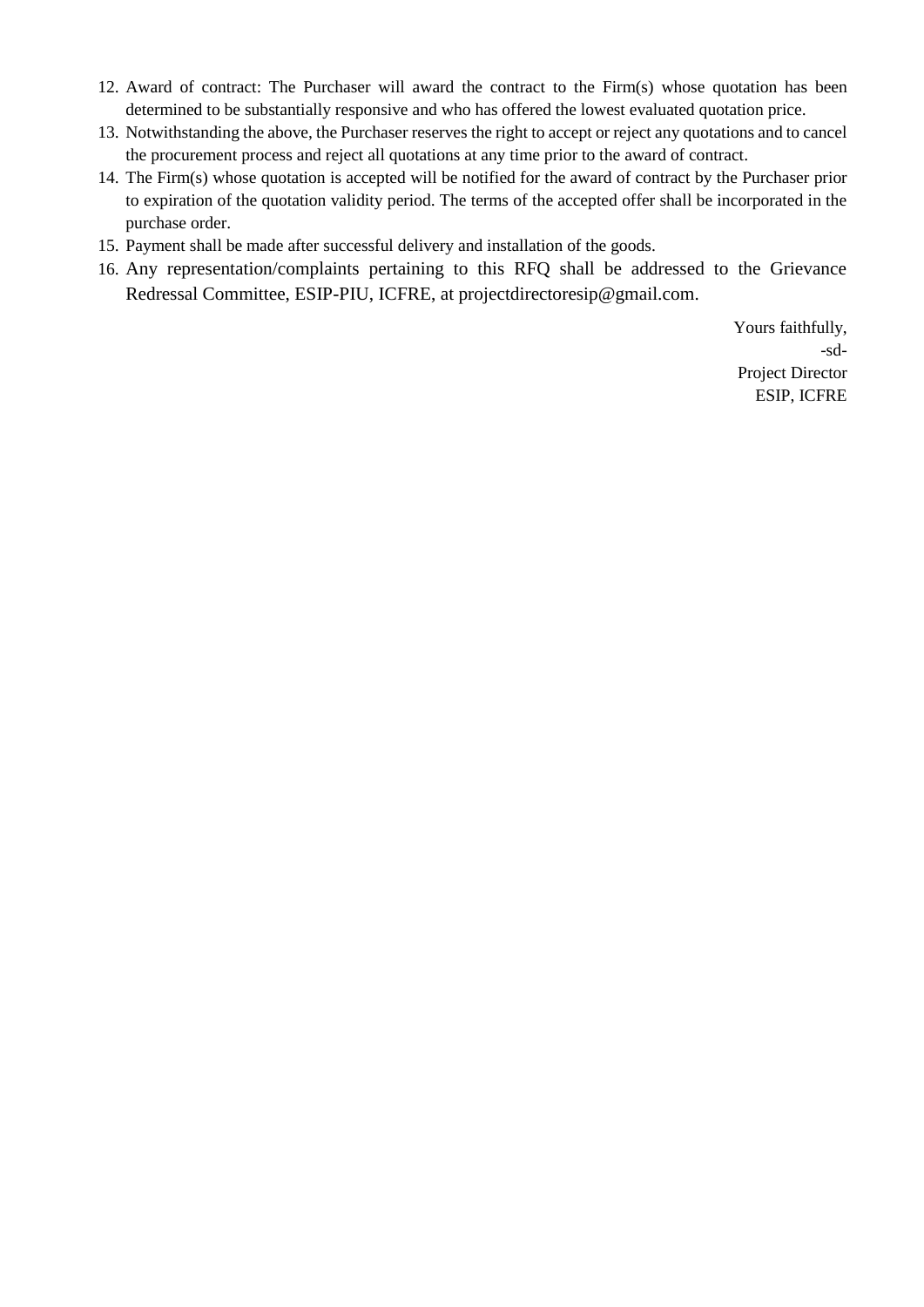## **Format of Quotation**

*(on Firm Letter Head)*

Date:

To

The Project Director, Ecosystem Services Improvement Project Room No: 143 Indian Council for Forestry Research and Education P. O. New Forest, Dehradun, Uttrakhand-248006 (INDIA)

## **Sub.: Quotation for supply of Antivirus for ESIP Project Implementation Unit – reg.**

Madam/ Sir,

We offer to execute the supply of Antivirus for ESIP Project Implementation Unit in accordance with the conditions of contract, as per following quoted price:

| Name of the                                                                                  | <b>Specifications</b>                                                                               | Quantity | <b>Price Quoted (INR)</b> |            |              |
|----------------------------------------------------------------------------------------------|-----------------------------------------------------------------------------------------------------|----------|---------------------------|------------|--------------|
| <b>Items</b>                                                                                 |                                                                                                     |          | Unit                      | <b>GST</b> | <b>Total</b> |
| Quick Heal<br><b>Total Security</b><br>Antivirus<br>10 User Key<br>with 3 years<br>validity) | Ransomware protection, virus protection,                                                            |          | Price                     |            |              |
|                                                                                              | browsing protection, phishing protection, safe                                                      |          |                           |            |              |
|                                                                                              | banking, malware protection, email protection,                                                      |          |                           |            |              |
|                                                                                              | file vault, parental control, webcam protection,<br>anti-tracker, wi-fi scanner, data breach alert, | 03       |                           |            |              |
|                                                                                              | smart scan, auto silent mode, game booster, pc                                                      |          |                           |            |              |
|                                                                                              | tuner, 10 user key, 3 years validity                                                                |          |                           |            |              |

We agree to supply the above item(s) in accordance with the technical specifications for a total contract price of Rs. .............................................. (Rupees ...............................................................................................only) as per the terms and conditions specified in the invitation for quotation.

We hereby certify that we have taken steps to ensure that no person acting for us on our behalf will engage in bribery.

> Authorized Signature: Name and Title of Signatory: